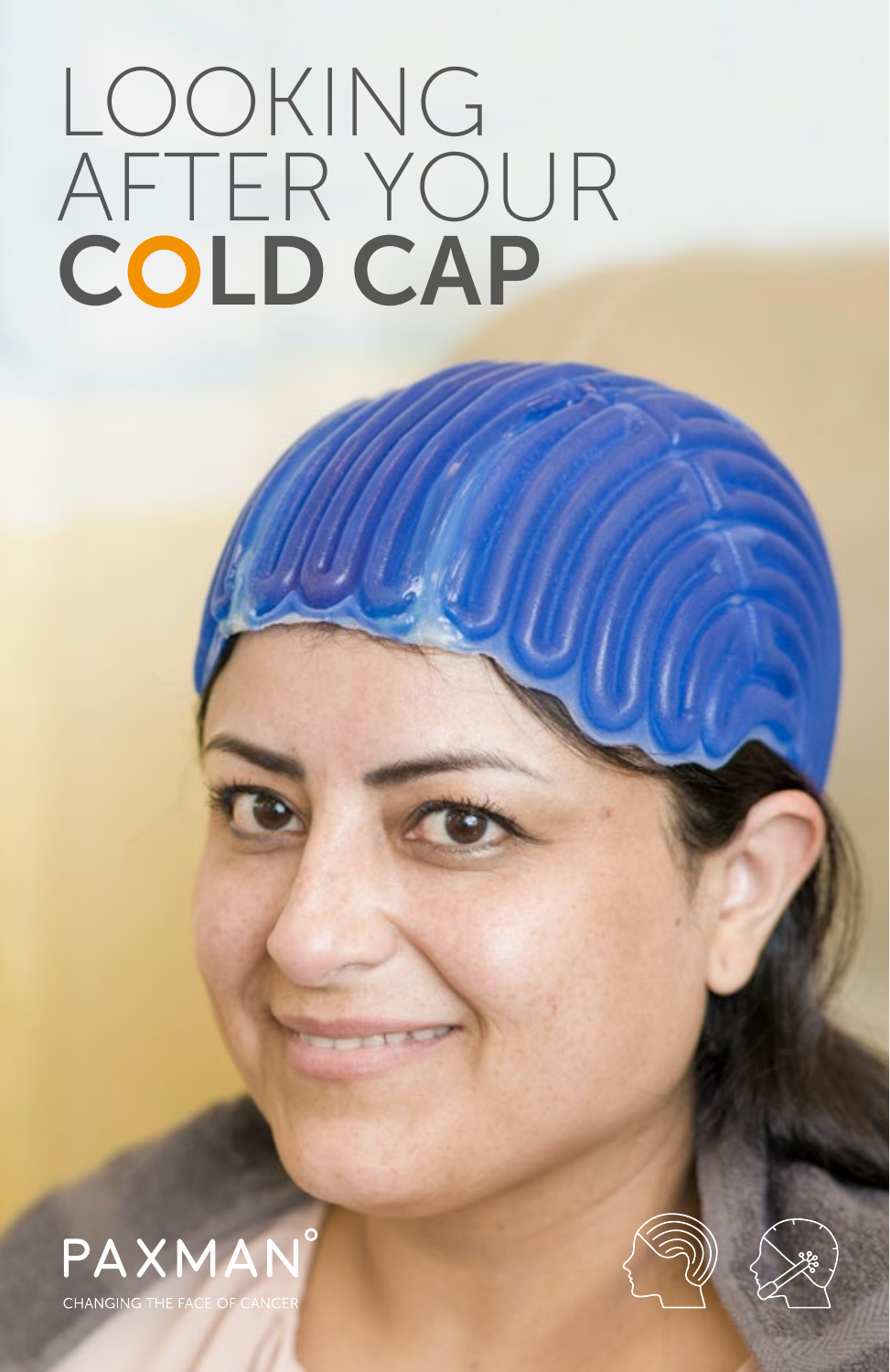## LOOKING AFTER YOUR CAP





#### Looking after your cap is important to ensure that you can keep getting the best consistent fit throughout your treatment.

The inner blue cap is made of a flexible silicon with channels running through it that allow the coolant to circulate and cool your scalp once it is connected by the leads, which are attached at the back of the cap, to the system.

The grey outer cap is made from neoprene. The job of the outer cap is to ensure consistent contact from the inner cap across your scalp. The chin strap and bungee cords are there to be tightened and help create a good tight fit. The neoprene helps to insulate your inner cap and prevent any condensation from dripping that may occur during the course of scalp cooling.

### $\boldsymbol{\mathit{II}}$

*For more information and guidance on fitting your cap please watch our tutorials videos at www.coldcap.com/ support-guidance/tutorial-videos/*

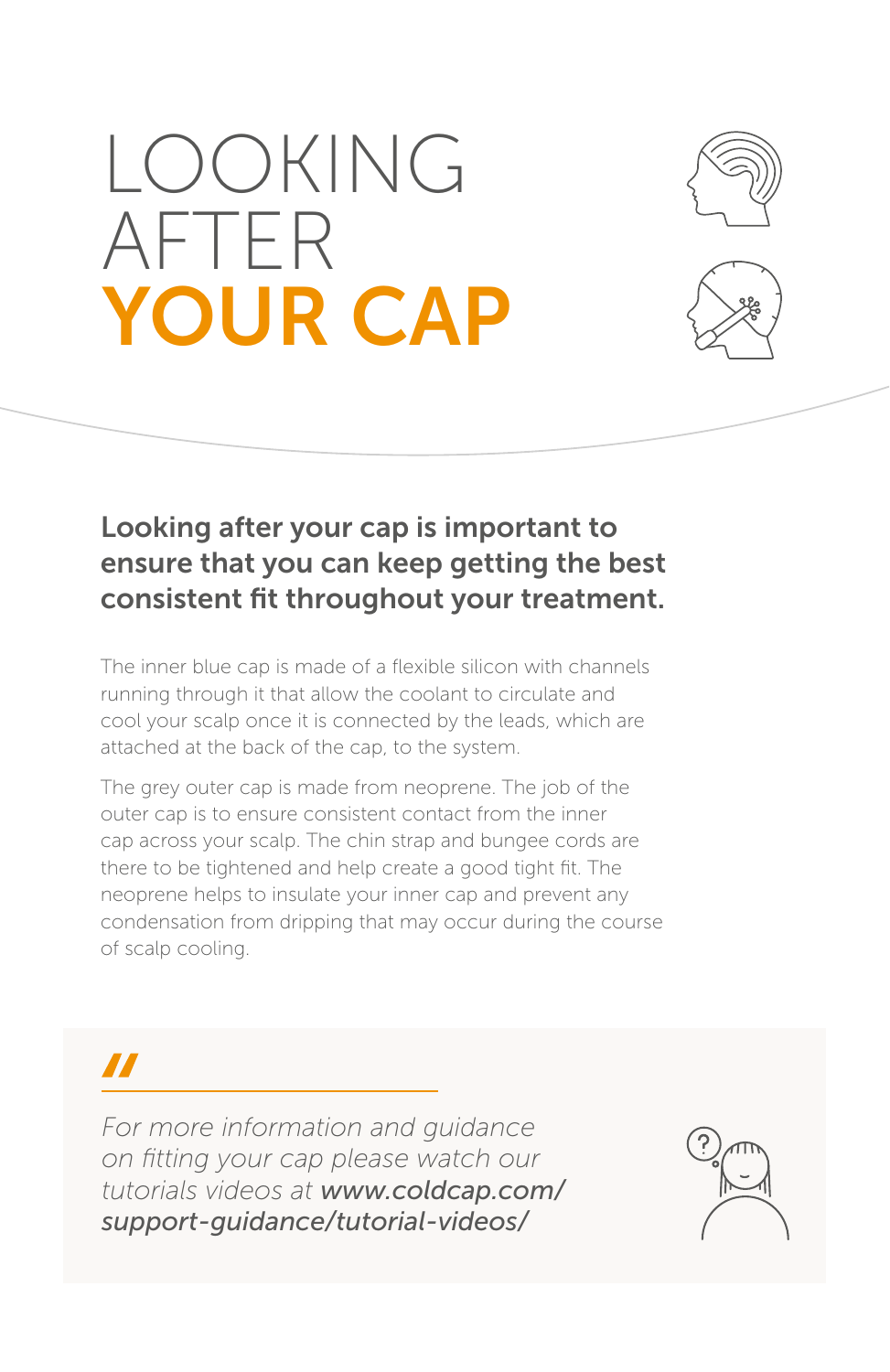

#### Caring for your cap is simple if you follow these guidelines -

After each treatment separate the neoprene cover from the silicone cap.

#### Cleaning the silicone cap:

- Wash the inside and outside of the silicone cap with warm soapy water (around 110 degrees F)
- Rinse the cap to remove any soapy residue
- Dry your cap with a lint-free cloth
- If you would like to, once your cap is dry you can wipe it with a 70% isopropyl alcohol wipe, then allow it to air dry

#### Cleaning the neoprene cover:

- Wash the inside and outside of the neoprene cover with warm soapy water (around 110 degrees F)
- Allow the cap to air dry. Do not put it in the dryer, as this will cause it to shrink, or wring the cover out, as this can cause the cover to become misshapen
- Once the cap and cover are dry you can put them back together and store them in your cap kit.

Don't be concerned about any liquid within the silicone cap. This is the coolant that runs through the Paxman system and in to the cap, it will be present in the cap even when it is brand new.

It does not need to be drained so that you can store your cap safely.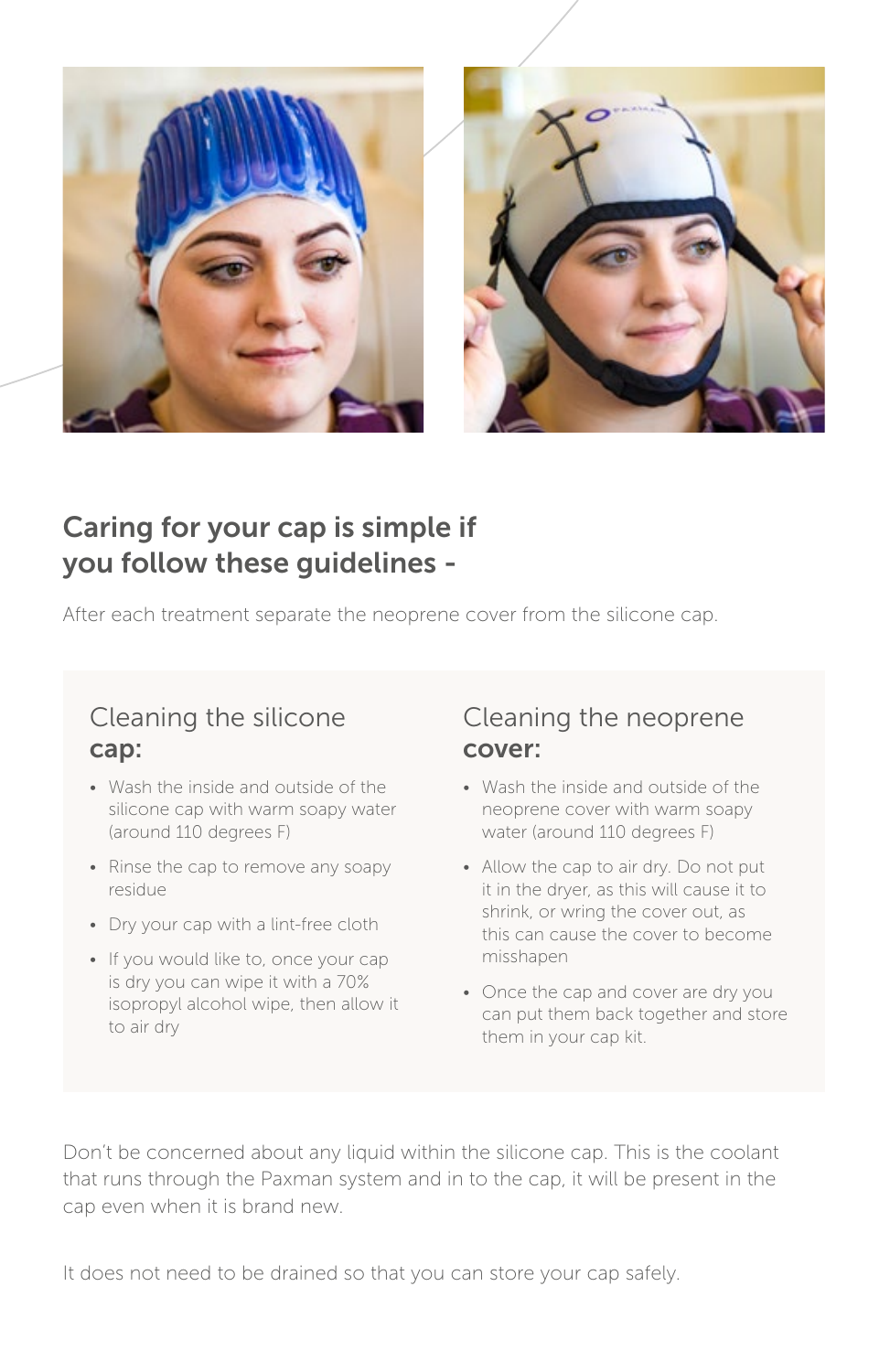#### Cap storage



When storing your cap, it is important to ensure that you keep it as in shape and 3 dimensional as possible, almost as it would look when it is on your head.



**DON'T** fold or squash you cap and or cover as this may result in the cap being compromised making it more difficult to achieve a consistent all over fit.

**DON'T** bend the leads at the base of the cap as this can put unnecessary tension on the connection to the cap.



DO coil the cap lead up and tuck it inside the cap to keep everything neat and tidy. You can tighten the chin strap a little help keep everything in place.



DO make sure that you loosen all of the bungee cords and the chin strap before you store you cap as this will make it easier to put on at your next treatment and will prevent the cover from distorting over time.



DO keep your cap in your cap kit bag. It is exactly the right size for the cap and is a handy way to store the cap safely.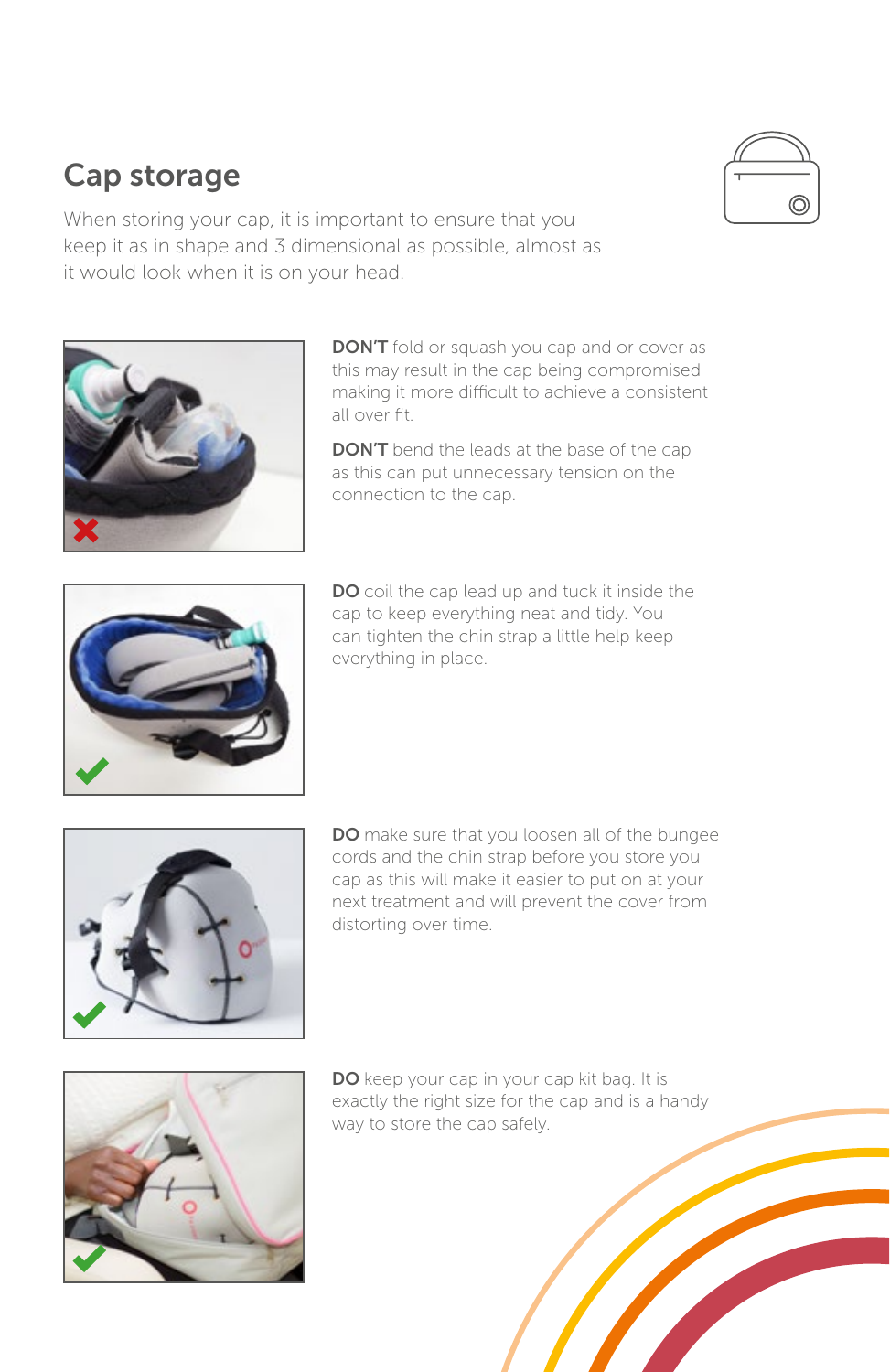### CAP DONATION

If you wish to donate your cap once you have completed your treatment, please get in touch with **patient@PaxmanUSA.com** and we can facilitate this for you with HairToStay.

Caps are passed on to those who are unable to afford scalp cooling.

As scalp cooling is a treatment prescribed by a doctor, it is not possible to pass on your cap to a friend or relative. This is stipulated by the FDA.